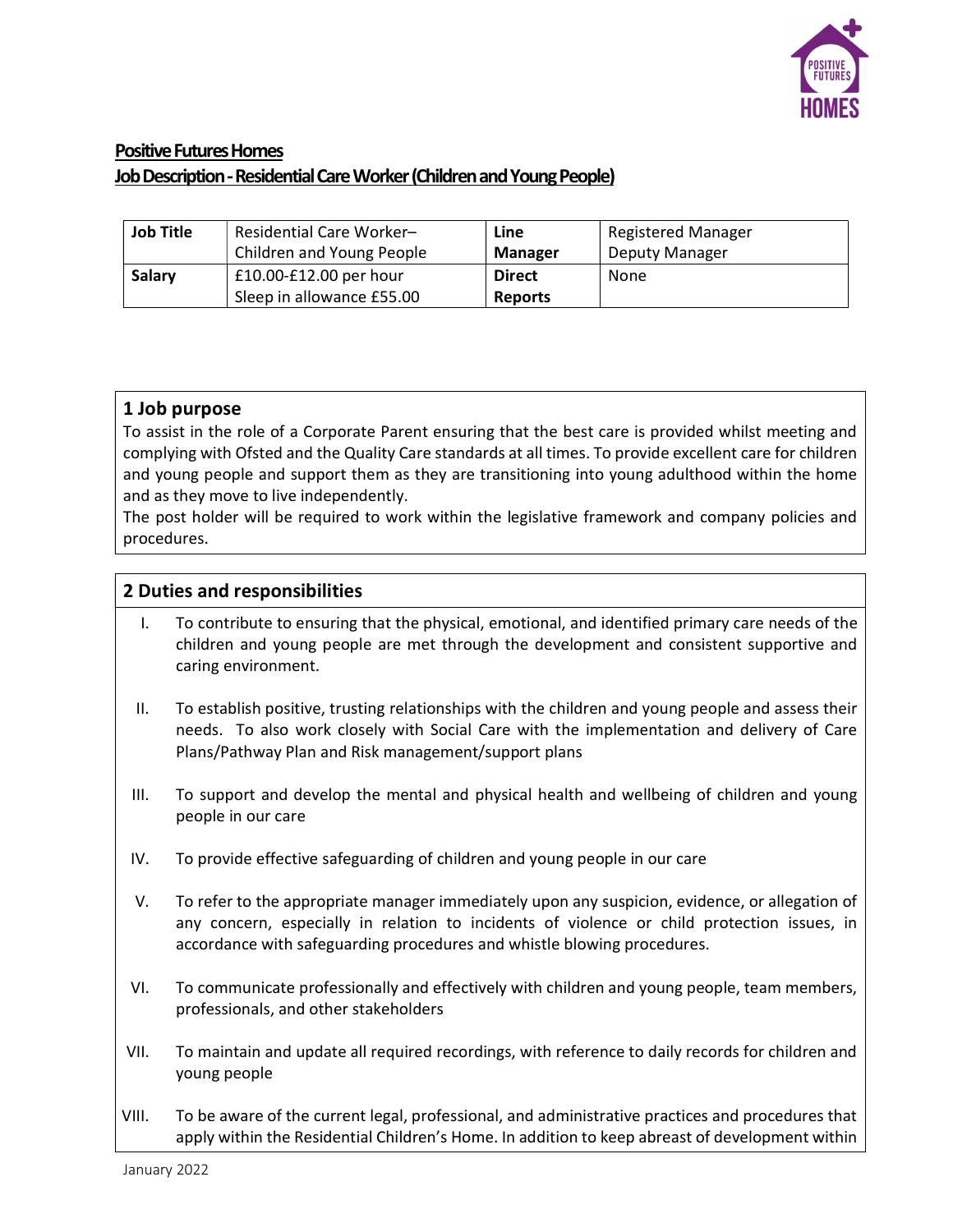

the sector including, but not limited to, policies and legislations, children's home regulations and the quality standards, confidentiality and data protection.

- IX. To act as a Key Worker for a specific child or young person as and when required.
- X. To fulfil your role as a carer, enabling and offer advice and guidance to children, young people in financial areas such as the purchasing of clothing and toiletries as well as supporting their attendance at appointments, meetings and social events. Record and maintain accurate records of any expenditure to meet audit requirements.
- XI. To role model for children, young people and support life skills and development activities that builds independence, and confidence of children and young people.
- XII. Liaise with children, young people and help them to maintain contact with family and friends and community in a professional manner, whilst respecting confidentiality and always adhering to their care planning.
- XIII. To contribute to the provision of a positive, welcoming, and stimulating environment for the children, young people, visitors, and stakeholders. This includes household duties and light maintenance of a family home.
- XIV. To uphold the Equality and Diversity policy and maintain health and safety standards.
- XV. The service operates 7 days a week, 24 hours a day, therefore it is a requirement of the post that you undertake night duties and take part in a duty rota.
- XVI. To carry out any other reasonable duties as required by your line Manager.

#### END OF JOB DESCRIPTION.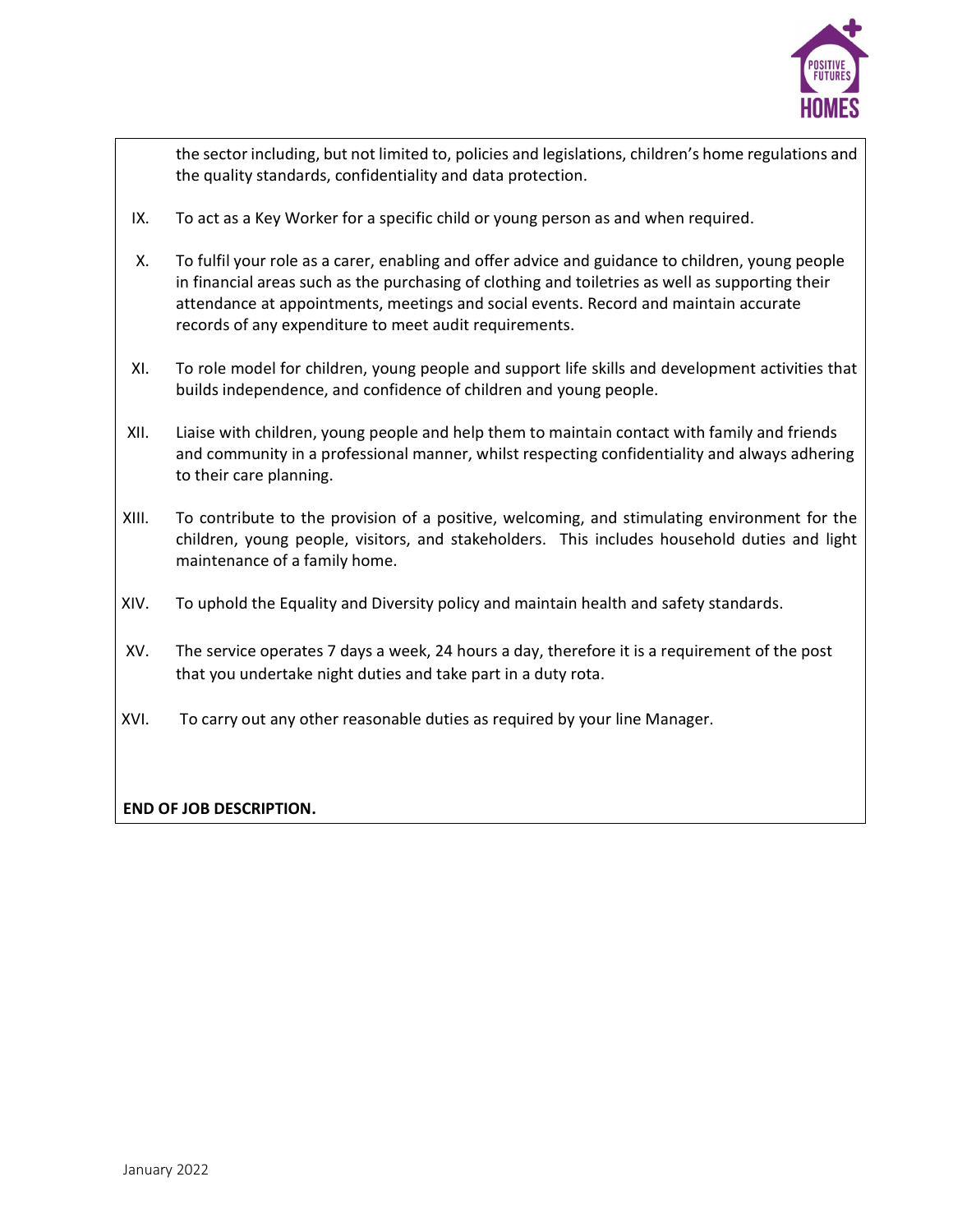

## Personal Requirements

#### NOTE TO APPLICANTS:

Whilst all points on the specification are important, 'D' is desirable. Those marked 'E' (essential) are the key requirements. You should pay particular attention to these essential points and provide evidence of meeting them. Failure to do so may mean that you will not be invited for interview.

| <b>Areas of</b>                                            | <b>Requirements</b>                                                                                                                                                                                    |   | <b>Measurement</b> |   |   |  |
|------------------------------------------------------------|--------------------------------------------------------------------------------------------------------------------------------------------------------------------------------------------------------|---|--------------------|---|---|--|
| responsibility/<br>requirements                            |                                                                                                                                                                                                        |   | т                  |   | D |  |
|                                                            | At least 12 month's experience of working with children, young<br>people within youth, education, or residential setting. (E)                                                                          | Υ |                    | Υ |   |  |
|                                                            | Demonstrate an understanding of the importance of promoting<br>independence and dignity in a residential setting (D)                                                                                   |   |                    | Υ |   |  |
|                                                            | Demonstrate the ability to follow care plans, monitor progress<br>and contribute to discussions to ensure the young people's needs<br>are met to a high standard. (E)                                  | Y |                    | Y |   |  |
|                                                            | Awareness of the principles behind the,<br>Quality Standards 2015, including regulations<br>Children Acts 1989 and 2004,<br>Leaving Care Act 2000,<br>Working Together 2018<br>Care standards Act 2000 | Υ |                    | Υ |   |  |
| <b>Working with</b><br><b>Children and Young</b><br>People | An understanding of the Social, Cultural, Physical and Emotional<br>needs of children and young people, especially those with<br>challenging behaviour. (E)                                            | Υ |                    | Υ |   |  |
|                                                            | An understanding of Social Care and its relationship to the<br>provision offered to children and their families. (E)                                                                                   |   |                    | Y |   |  |
|                                                            | An understanding of the reasons for social conflict and its impact<br>on the child or young person, their family and society. (E)                                                                      | Υ |                    | Υ |   |  |
|                                                            | Awareness of safeguarding processes and relevant safety issues.<br>(E)                                                                                                                                 | Υ | Υ                  | Υ |   |  |
|                                                            | Ability to deal with difficult, demanding, and stressful situations<br>appropriately and objectively.                                                                                                  | Υ |                    | Υ |   |  |
|                                                            | Ability to motivate individual or groups of children and young<br>people through social and leisure activities, towards developing<br>personal and social skills. (E)                                  |   |                    | Υ |   |  |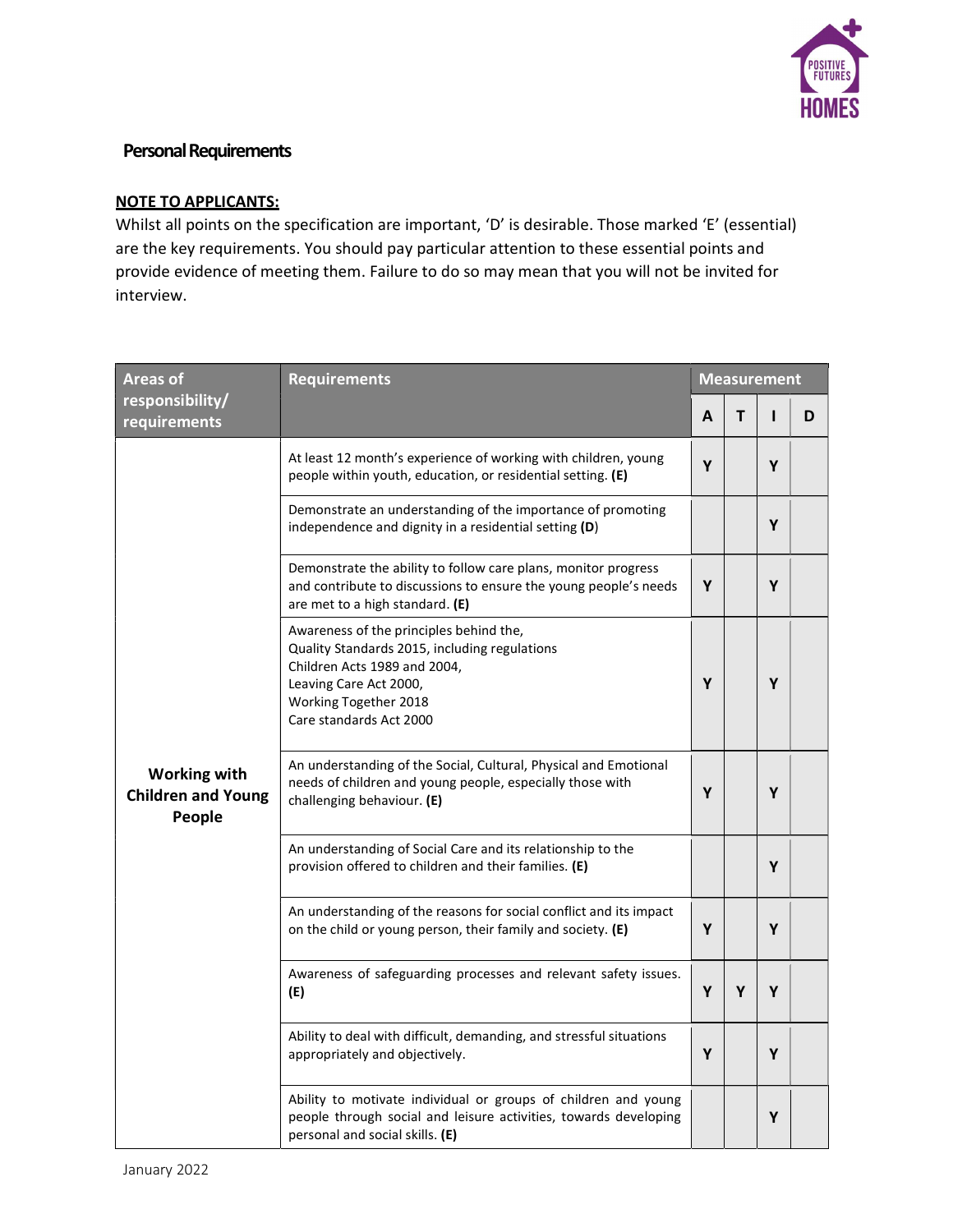

|                                      | To have a respectful, calm, nurturing approach with young people.<br>(E)                                                                           | Y |   | Y |   |
|--------------------------------------|----------------------------------------------------------------------------------------------------------------------------------------------------|---|---|---|---|
|                                      | Committed, patient and understanding. (E)                                                                                                          | Y |   | Y |   |
|                                      | Professional approach and appearance required. (E)                                                                                                 |   |   | Y |   |
|                                      | Ability to participate in the implementation of individual care<br>programmes for children and young people. (E)                                   |   | Y | Y |   |
|                                      | Ability to communicate at all levels (E)                                                                                                           | Y | Y | Y |   |
| Team working/                        | Effective written and numerical skills (E)                                                                                                         | Y | Υ | Y |   |
| Communication                        | Ability to work on own initiative or as part of a team, to meet the<br>needs of children on an individual or group basis. (E)                      | Y | Υ | Y |   |
|                                      | Ability to work in partnership, and maintain professional<br>relationship with children, young people, and relevant others. (E)                    |   |   | Y |   |
|                                      | Ability to use relevant IT software, particularly Microsoft packages,<br>and awareness of social media communications. (E)                         | Y | Υ | Y |   |
| <b>Flexibility</b>                   | Willingness to work at more than one location or site if required.<br>(E)                                                                          | Y |   | Y |   |
|                                      | Flexible approach to work with a willingness to cover for<br>colleague's annual leave, Sickness etc. (E)                                           | Y |   | Y |   |
|                                      | Willingness to work a rota system to include sleep in's, weekends<br>and bank holidays as required (E)                                             | Y |   | Y |   |
|                                      | To demonstrate anti oppressive & discriminatory practices. (E)                                                                                     |   |   | Y |   |
| <b>Equal Opportunities</b>           | Awareness of the Equality Act 2010, understanding and<br>commitment to the pursuit of equality of opportunity in terms of<br>service delivery. (E) | Y |   |   |   |
| <b>Training &amp;</b><br>Development | Willing to work towards a Level 3 Diploma qualification in<br>Residential Child Care (England). (E)                                                | Υ |   | Y |   |
|                                      | Willingness to undertake relevant training and development to<br>enhance service delivery. (E)                                                     | Y |   | Y |   |
| <b>Other</b>                         | Willing to undertake an Enhanced DBS check (E)                                                                                                     | Υ |   |   | Υ |
|                                      | Valid driving licence (D)                                                                                                                          | Y |   |   | Υ |
|                                      | Ability to travel within LCR (E)                                                                                                                   | Υ |   | Y |   |
|                                      | Willingness to accompany young people on activities or holiday<br>outside of the LCR area (E)                                                      | Y |   | Y |   |
|                                      | Demonstrate the ability to work within a team and alone without<br>direct supervision (E)                                                          | Y |   | Y |   |
|                                      | An agreement to undertake domestic duties and light<br>maintenance within the Home. (E)                                                            |   |   | Υ |   |

| $\vert$ A: Application $\vert$ T: Test I: Interview D: Documentary evidence |  |
|-----------------------------------------------------------------------------|--|
|-----------------------------------------------------------------------------|--|